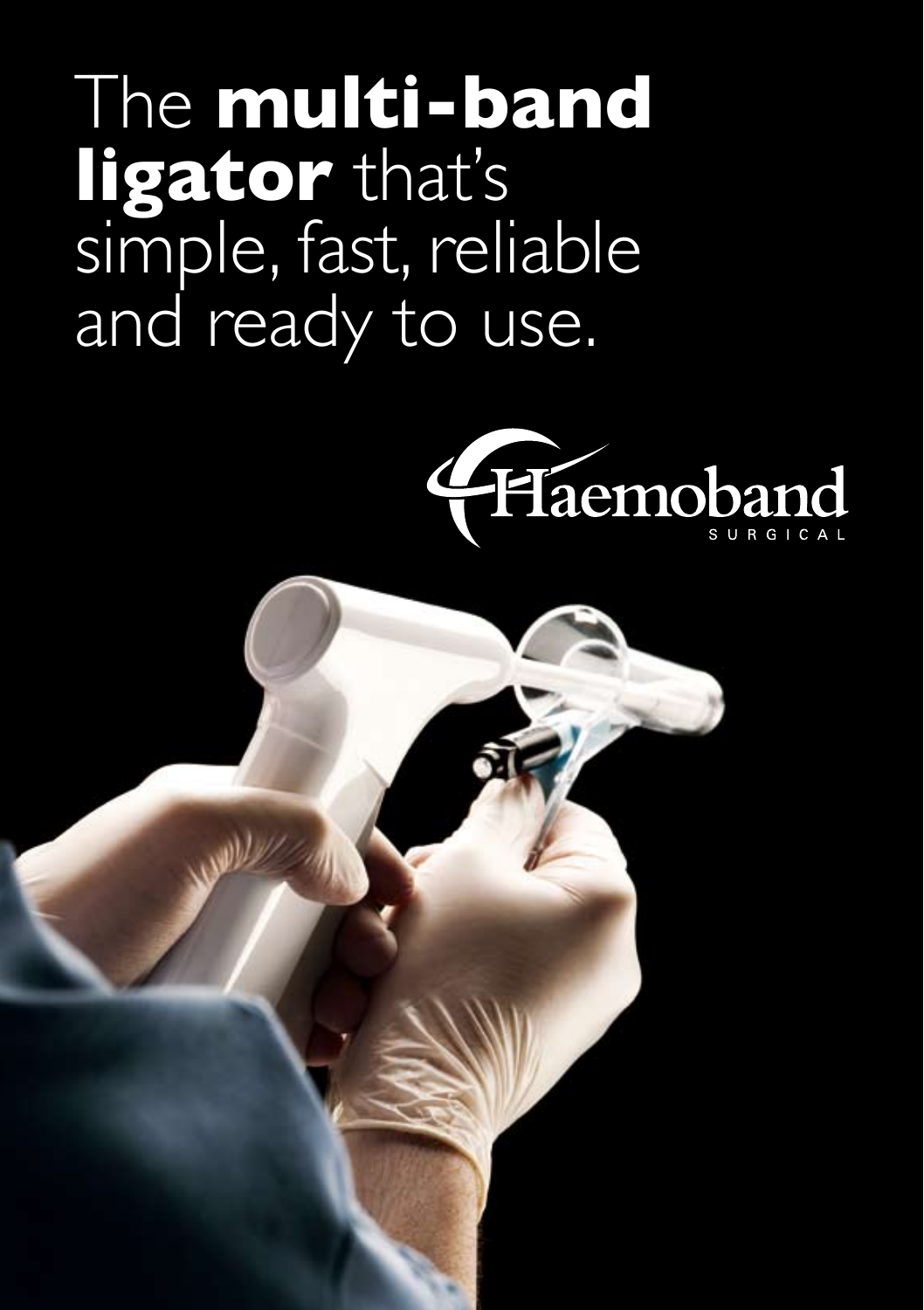Having been designed by surgeons for surgeons, the Haemoband makes ligation procedures more comfortable for patients, more clinically efficient for surgeons and easier for nurses.

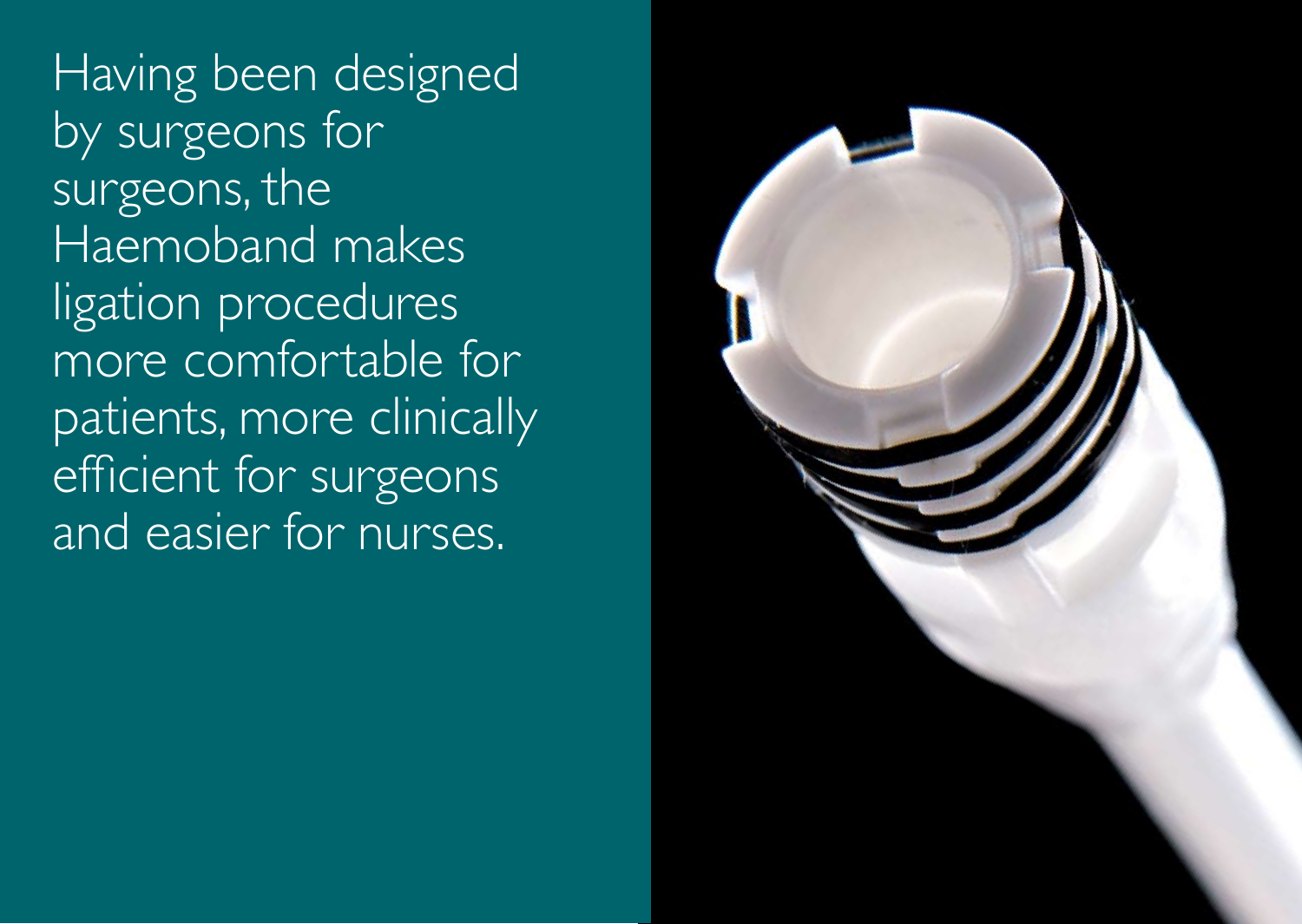Pre-loaded with 4 rubber bands. The deep nozzle offers optimum suction pressure for more accurate banding

Slim 120mm insertion probe

Designed for use with an ordinary proctoscope

国内

Innovative multi-action handle controls suction, fires and reloads bands

Haemoband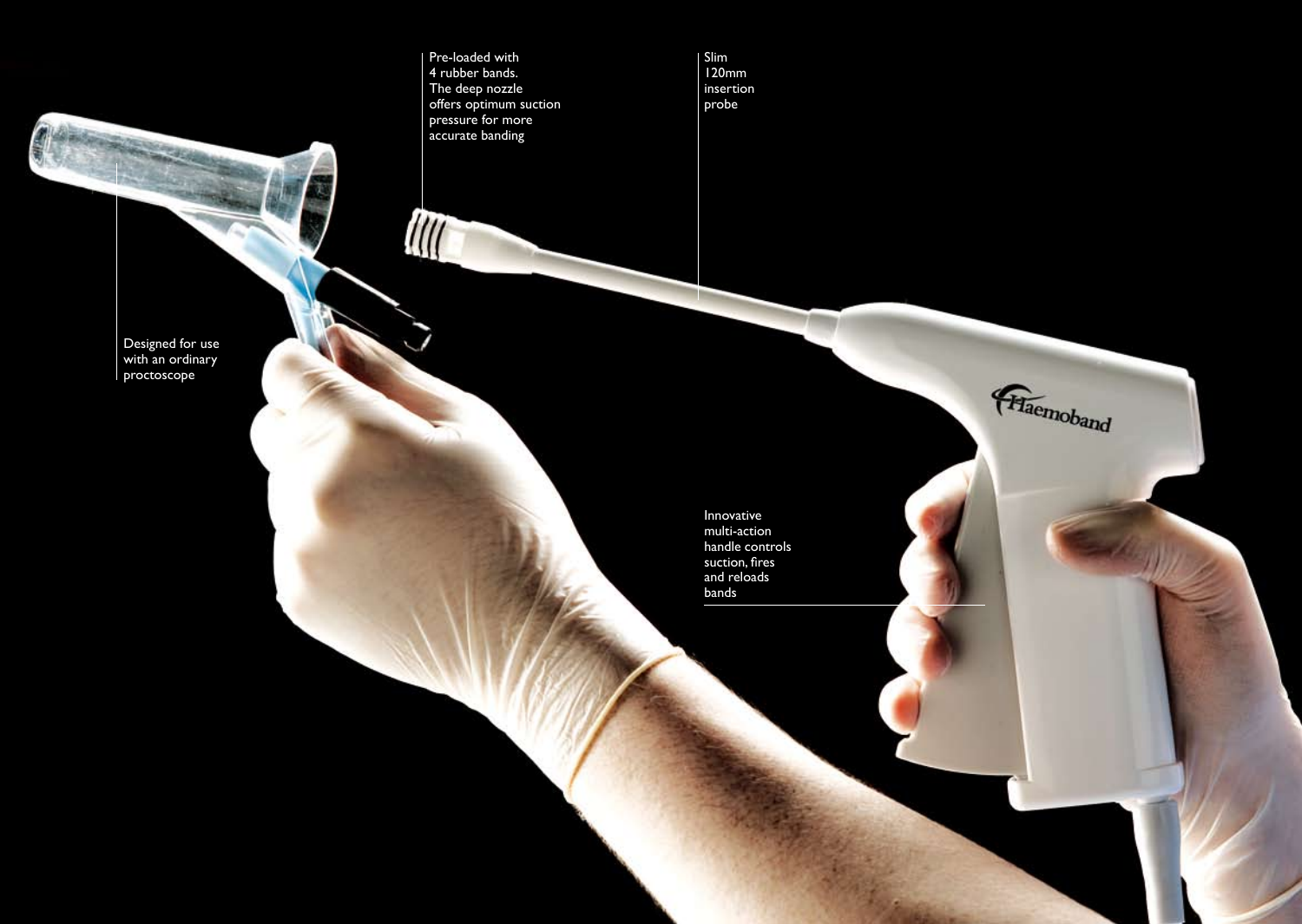# **A better, more clinically efficient ligator for Patients, Nurses and Surgeons**

### **Clinically more efficient**

Haemoband is very clinically efficient. Its multi-action handle means you only need one hand to control suction and release and reload bands. This leaves your other hand free to hold a proctoscope and means you can work alone. The design of Haemoband also allows for much more accurate applications, reducing the need for additional procedures.

#### **Easier and faster**

Because the gun is pre-loaded, already clean and can be used single-handed, the time taken for a typical ligation procedure can be reduced from 20 minutes to between 2 and 4 minutes for the banding of up to 3 haemorrhoids. This not only improves patient comfort considerably, but its disposability negates the risk of cross-contamination.

#### **Ready to use**

The Haemoband gun is ready to use straight from the airtight, clean bag. There are no spare parts to lose, find or fit and the only extra equipment you need is a proctoscope and standard hospital suction.

# **Cost effective**

The Haemoband is one of the most cost effective multi-ligators on the market. Its disposability means that there is no need for steralisation equipment and no need to invest in costly permanent tools.



Easily attach suction to the Haemoband